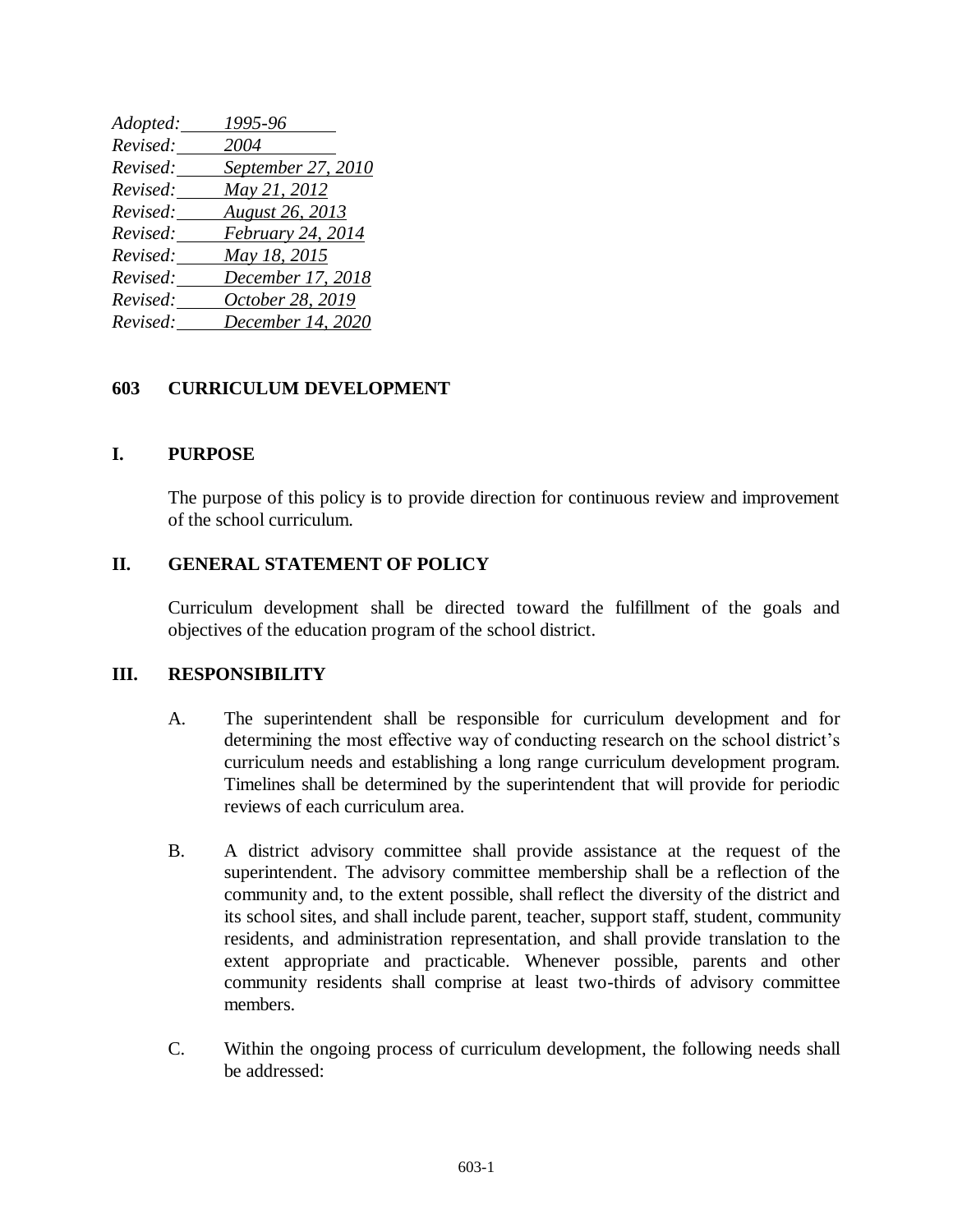- 1. Provide for articulation of courses of study from kindergarten through grade twelve.
- 2. Identify minimum objectives for each course and at each elementary grade level.
- 3. Provide for continuing evaluation of programs for the purpose of attaining school district objectives.
- 4. Provide a program for ongoing monitoring of student progress.
- 5. Provide for specific, particular, and special needs of all members of the student community.
- 6. Develop a local literacy plan to have every child reading at or above grade level no later than the end of grade 3, including English learners, and teachers providing comprehensive, scientifically based reading instruction consistent with law.
- 7. Integrate required and elective course standards in the scope and sequence of the district curriculum.
- 8. Meet all applicable requirements of the Minnesota Department of Education and federal law.
- D. Students identified as not reading at grade level by the end of kindergarten, grade 1, and grade 2 must be screened for characteristics of dyslexia. Students in grade 3 or higher who demonstrate a reading difficulty to a classroom teacher must be screened for characteristics of dyslexia, unless a different reason for the reading difficulty has been identified. See Minn. Stat. § 120B.12, Subd. 2.
- E. Students who do not meet or exceed Minnesota academic standards, as measured by the Minnesota Comprehensive Assessments that are administered during high school, shall be informed that admission to a public school is free and available to any resident under 21 years of age or who meets the requirements of Minn. Stat. § 120A.20, Subd. 1(c). A student's plan under this section shall continue while the student is enrolled.
- F. The superintendent shall be responsible for keeping the school board informed of all state mandated curriculum changes, as well as recommended discretionary changes, and for periodically presenting recommended modifications for school board review and approval.
- G. The superintendent shall have discretionary authority to develop guidelines and directives to implement school board policy relating to curriculum development.